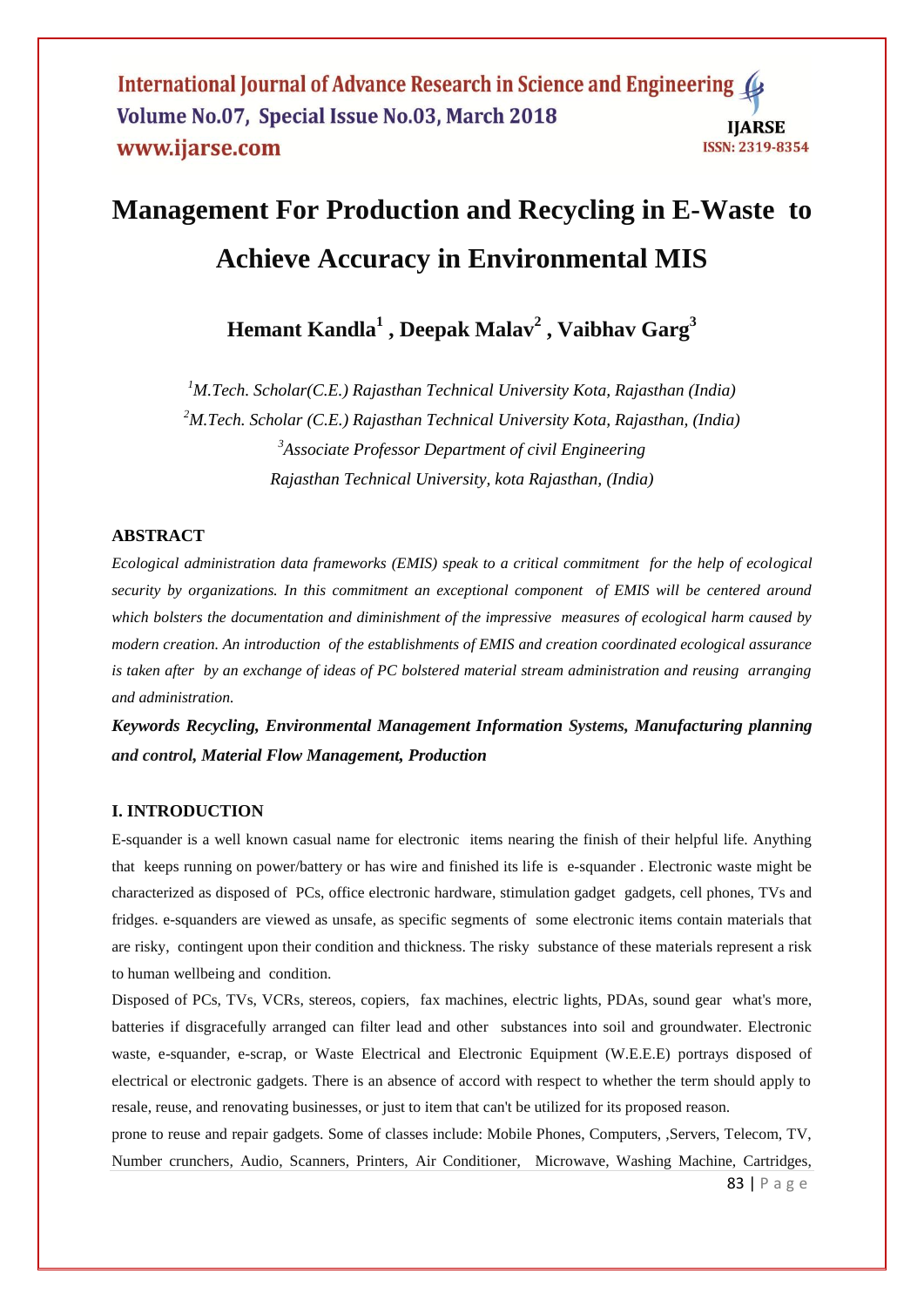Military electronic, Mother board, Alarm, Sirens, Automobile Exhaust system, Sensor, CD, Security Device and so forth. Mechanical transformation took after by the advances in data innovation amid the most recent century has drastically changed individuals' way of life. In spite of the fact that this improvement has helped humankind, fumble has prompted new issues of tainting and contamination. The specialized ability gained amid the most recent century has represented another challenge in the administration of squanders. For instance, (PCs) contain certain parts, which are very poisonous, for example, chlorinated and brominated substances, poisonous gases, dangerous metals, organically dynamic materials, acids, plastics and plastic added substances. The perilous substance of these materials represent an ecological and wellbeing risk. In this manner legitimate administration is important while arranging or reusing e-squanders. The paper features these issues and represent some solid proposals.

## **II. ENVIRONMENTAL MANAGEMENT INFORMATION SYSTEMS**

The term Environmental Management Information Systems (EMIS) alludes to organizational technical frameworks for efficiently getting, preparing and making ecologically significant data accessible in organizations. Most importantly, these frameworks help in deciding the natural harm caused by organizations and outlining bolster measures to keep away from and diminish it (Hilty, Rautenstrauch, 1995). As opposed to general or supra-organization natural data frameworks, the errands of EM IS are not restricted to the natural space, rather are to be comprehended as building hinders for more mind boggling administration applications frameworks which fill organization needs.

The beginning stage for the improvement of EMIS in past years was not just the expanding interior requirement for data - e.g., for considering lawful directions in the casing of organization natural insurance - yet in addition of the outside requests made on organizations for data about natural harm caused by their items and generation forms.

From the perspective of a mechanical organization, the indigenous habitat serves, on the information side, as a source medium for (non-inexhaustible) normal assets which go into assembling as crude materials, and, on the yield side, as a getting medium for the emanation of strong, fluid and vaporous materials. Industrial manufacturing system.

#### **III. FROM ADDITIVE TO INTEGRA TED SOLUTIONS**

The natural environment is regarded, from the viewpoint of industrial management, as a production factor for whose preservation the following maxims should be followed :

- Take into account the limitations of the environment
- Stabilize ecosystems
- Minimize environmental interventions
- Use environmentally-sound production processes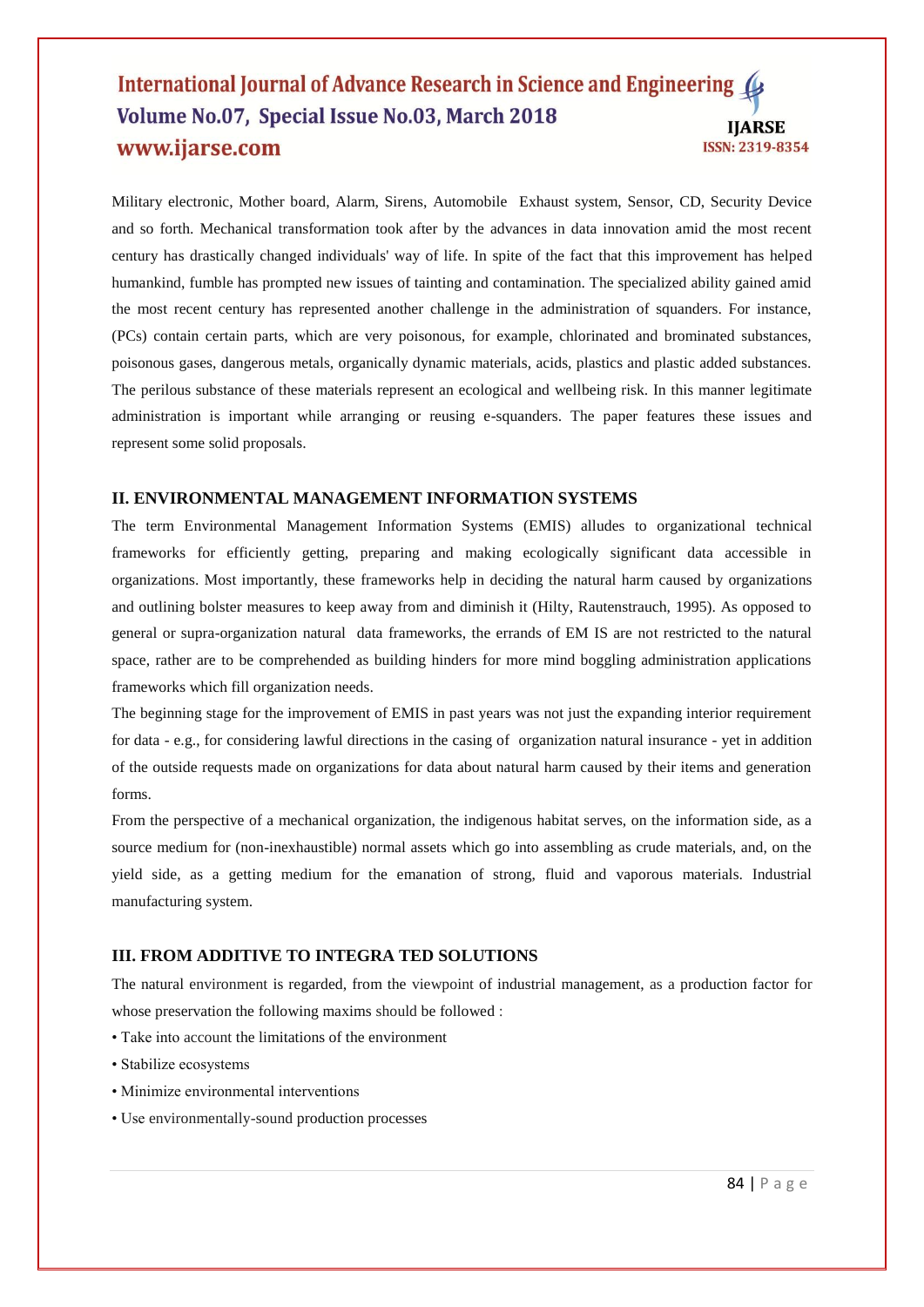For the industrial domain, compliance with these maxims entails that not only the extraction of environmental materials, but also the environmental damage caused by the emission of waste products should be reduced.

A trend from additive to integrated environmental protection measures is currently observable in the industrial domain. *Additive environmental protection* is found where measures are taken either before or after actual production processes, which are, however, not affected by these measures (so-called "end-of-pipe" technologies). Examples of this are the addition of purification or filtration systems to production processes.

One speaks of *production-integrated environmental protection* if the production processes themselves are changed so that the quantity of inputs and emitted pollutants are reduced. In principle, we can distinguish among three types of strategy for meeting ecological

#### **Demands on Production:**

• changing production processes

- recycling
- changing products

The goal of changing production processes is to avoid unwanted incisions and evitable use of raw materials. This goal can be systematically reached above all through the adoption of production-integrated environmental protection measures, which often requires a thoroughgoing reorganization of the production process. The reorganization of production processes is a strategy for *avoiding* environmental damage and should therefore have the highest priority,

Ahead of recycling and additive measures.

In the following sections it will be shown how EMIS can support the reorganization of production and recycling processes. The design of environmentally-sound products is not dealt with here, since a treatment of this topic would exceed the frame of this presentation.

#### **IV. CONCEPTS OF COMPUTER-SUPPORTED RECYCLING**

#### **4.1 Recycling as an additive environmental protection measure**

Today the most commonly used recycling method is material recycling. With this method production residuals and discarded (scrap) products are shredded, converted into energy (e.g., waste heat), or disassembled to the point where secondary materials arc obtained which can be reused as materials in the production process. Figure 1 shows the connection of production and recycling processes in *material recycling.*

Since shredding, energy recovery and similar recycling procedures are relatively uncomplicated, computer-Supported planning of such processes is unnecessary. Disassembly is different. Since a great deal of effort must be expended in separating parts which are tightly connected and difficult to reach, disassembly is the chief source of costs in the recycling process. Consequently disassembling a product is only reasonable if the product complexity prevents reuse of the material in a single procedural step. This holds above all for complex technical goods like airplanes, machines, household appliances, etc. The advantage of disassembly as opposed to other procedures is that disassembly permits us to preserve a higher share of the value of the discarded complex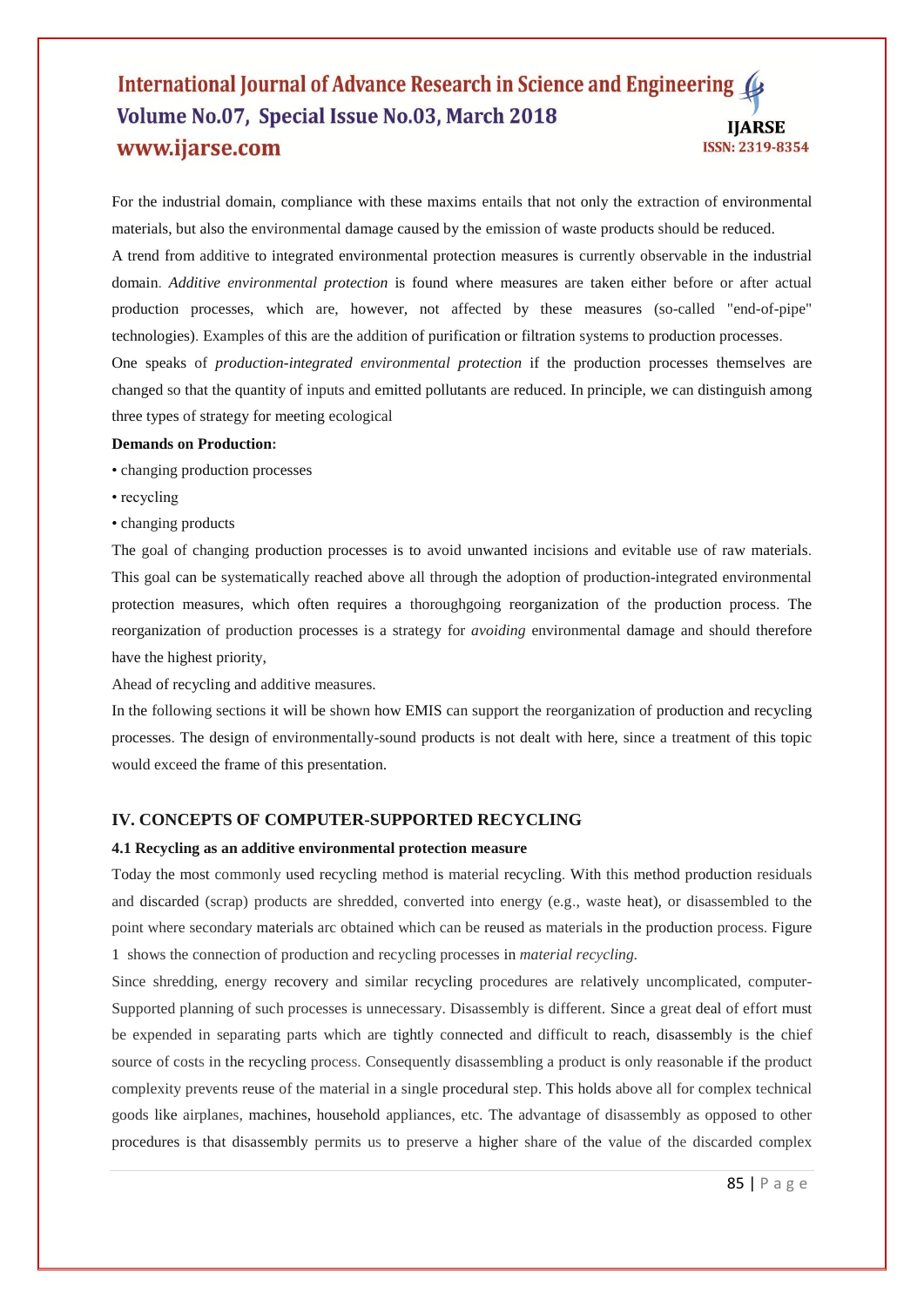product . It should be possible to reduce recycling costs with the help of EMIS in computer-supported disassembly planning by automating and systematically planning the disassembly process. *Disassembly planning system* domain.

One approach being developed at the Institute for Machine Tools and Manufacturing Technology in Berlin is based on a combination of foreseeable and reactive planning . In this approach, applied to the area of electronic scrap, first AND! OR graphs are constructed for modeling the disassembly process, and the most favorable path is determined by calculating a "recycling value". It can be, however, that the so-calculated most favorable process is not realizable in the regimen form due to technical framework conditions, so that a reactive component of the system may revise the regimen plan, taking into account the framework conditions. The heredeveloped system prototype was specially created for the recycling of TV picture tubes and today is being used profitably.



**Fig 1. Recycling process Recycling as an additive environmental protection measure**

Computer-supported disassembly planning is likewise the subject of a research and development project. the A disassembly planning system realized in the frame of this project supports the manual and automated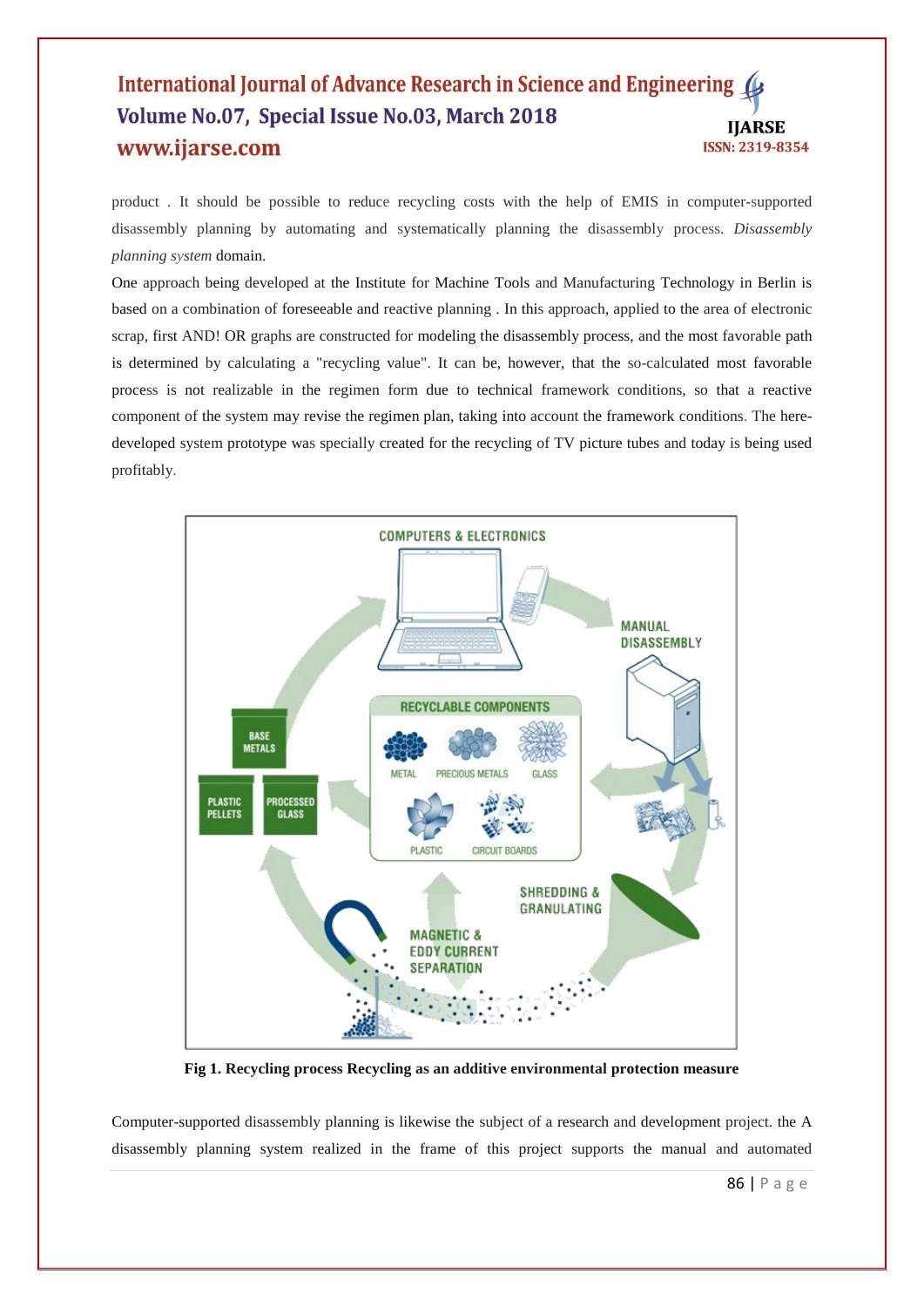disassembly of technical products. In the development of routing plans it is foreseen that construction and routing plan data will be borrowed from the production domain. Further, at the Franco German Institute for Environmental Research (DFIU) in Karlsruhe a prototype has been developed for electronic scrap recycling and disassembling architectural structures which determines the optimum sequence of disassembly activities with the aim of maximizing the return on investment.

## **V. EMIS FOR THE SUPPORT OF PRODUCTION-INTEGRATED RECYCLING**

With recycling as a production-integrated environmental protection measure it is assumed that individual assemblies and parts of technical goods can have a higher "life expectancy" than the overall product. In this case it is more reasonable to introduce these assemblies or parts into the production process as secondary assemblies than it is to reduce them as serap products to the raw material stage and only then bring them back into the production process. The reintroduction of scrap products in a new use stage while maintaining the structure of the product is called *product recycling.*

For the realization of product recycling the availability of information on the construction of the scrap product is an essential prerequisite. This information can be acquired at least to a considerable degree from existing information systems. With the selection of materials and the determination of a manufacturing procedure, already in the anufacturing process and route planning, the framework conditions not only for the production, but also for the recycling of a technological product are determined. While production-relevant data can be managed in the form, e.g., of data from master parts files, bills of materials and routing plans in MPC systems, data on reusability and suitability for disassembly is systematically stored and processed neither in MPC systems nor in other management information systems. This gap is filled by recycling information systems (RIS). Such systems process production data in such a way that, with the aid of additional manual supplementation, information becomes suitable for the planning and management of recycling processes, as well as subsequent production processes into which secondary assemblies from recycling processes flow. An example of such a system is ooRIS (object-oriented RIS) .

The functionality of ooRIS is thereby directed at formulating recycling bills of materials (recycling BOM) and routing plans from the corresponding production data structures. The problem hereby is that in the course of being used, a product may be changed, wear and tear can sharply alter the quality of secondary goods, and individual parts can be built in or removed during use. Consequently the acquisition of recycling information is done using an ingenious semiautomatic process in which so-called recycling graphs are created from production data out of which recycling bills of materials and routing plans are then created. Recycling graphs are bipartite graphs whose nodes represent parts and disassembly work processes and whose connections indicate which parts are assembled with which procedures. ooRIS is available not only as an add-on-system for PPS systems, but also as a stand-alone system. The add-on version is developed as a prototype for SAP PP, and the standalone version disposes of comprehensive import/export data interfaces. A more extensive integration of recycling and production is possible, provided not only the recycling of scrap products, but also the recycling of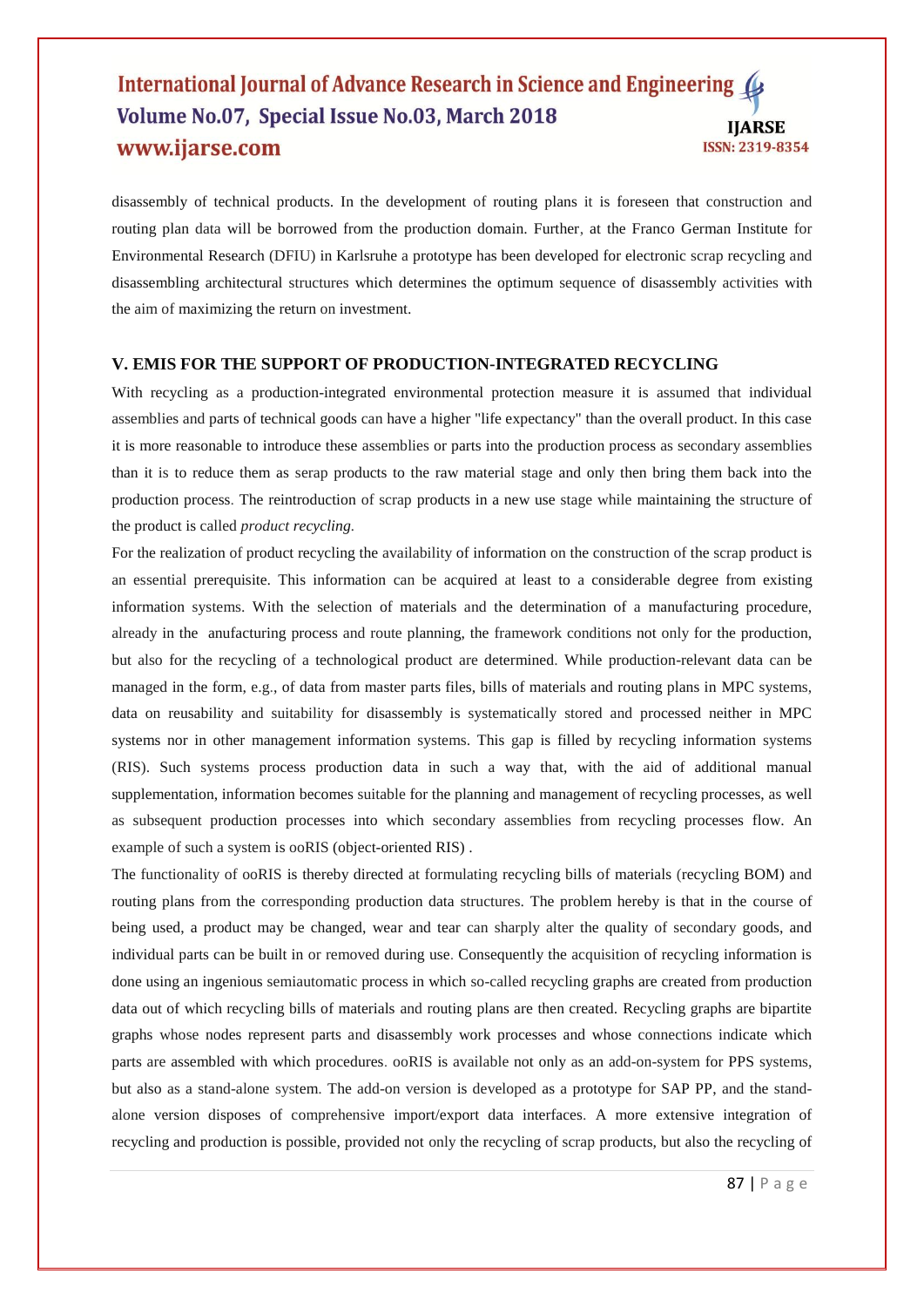production residuals is considered in planning, since the time interval between production and recycling processes is very short compared with that for scrap product recycling. Due to the high temporal proximity of both processes, there are not only technical, but also economic arguments for integrating production and recycling on the process level (see figure 2).

#### **5.1 Integration of production and recycling processes**

In the integration of production and recycling processes, processed residuals or rejected parts can flow back into the production process, either directly or indirectly. Direct reintroduction means that the secondary parts acquired through the recycling process flow back into the same production process from which they originated; in the case of indirect recycling, a temporal delay ensues before secondary parts are employed in the same or another production process. Both variants lead to a definite shortening of the recycling cycles, since for such processes the total disassembly or reprocessing of rejected parts or residual materials is not necessary, and through the earliest possible use of secondary goods there is a reduction in recycling-conditioned inventory levels. The prerequisite for indirect and direct reject and residual material recycling is that the corresponding production processes be known and input and output quantities, as well as points in time, be coordinated.

#### **5.2 Manufacturing of products .**

The manufacturing of products in a way that facilitates recycling, along with the development of efficient programmable machines and robots, makes possible the lise of company resources not only for assembly, but also for disassembly processes. Even if it still seems utopian today that on a single assembly line, e.g., scrap cars and half-assembled new cars can be delivered in any sequence to a robot which then promptly assembles or disassembles them according to specifications, it is nevertheless quite conceivable that the assembly and disassembly of products could be performed by machines of the same type. Recycling can thereby also contribute to the improvement of capacity utilization.

### **5.3 Reintroduction of secondary assemblies**

The reintroduction of secondary assemblies into the production process leads to a shortening of recycling cycles, since as well here the total disassembly of a discarded complex product can be dispensed with, even if there are, besides technical, as well legal problems hindering the use of secondary assemblies. Thus, for example, the question of whether an end-product which consists to a certain degree of secondary assemblies can still be considered a "new" product has in general not yet become answerable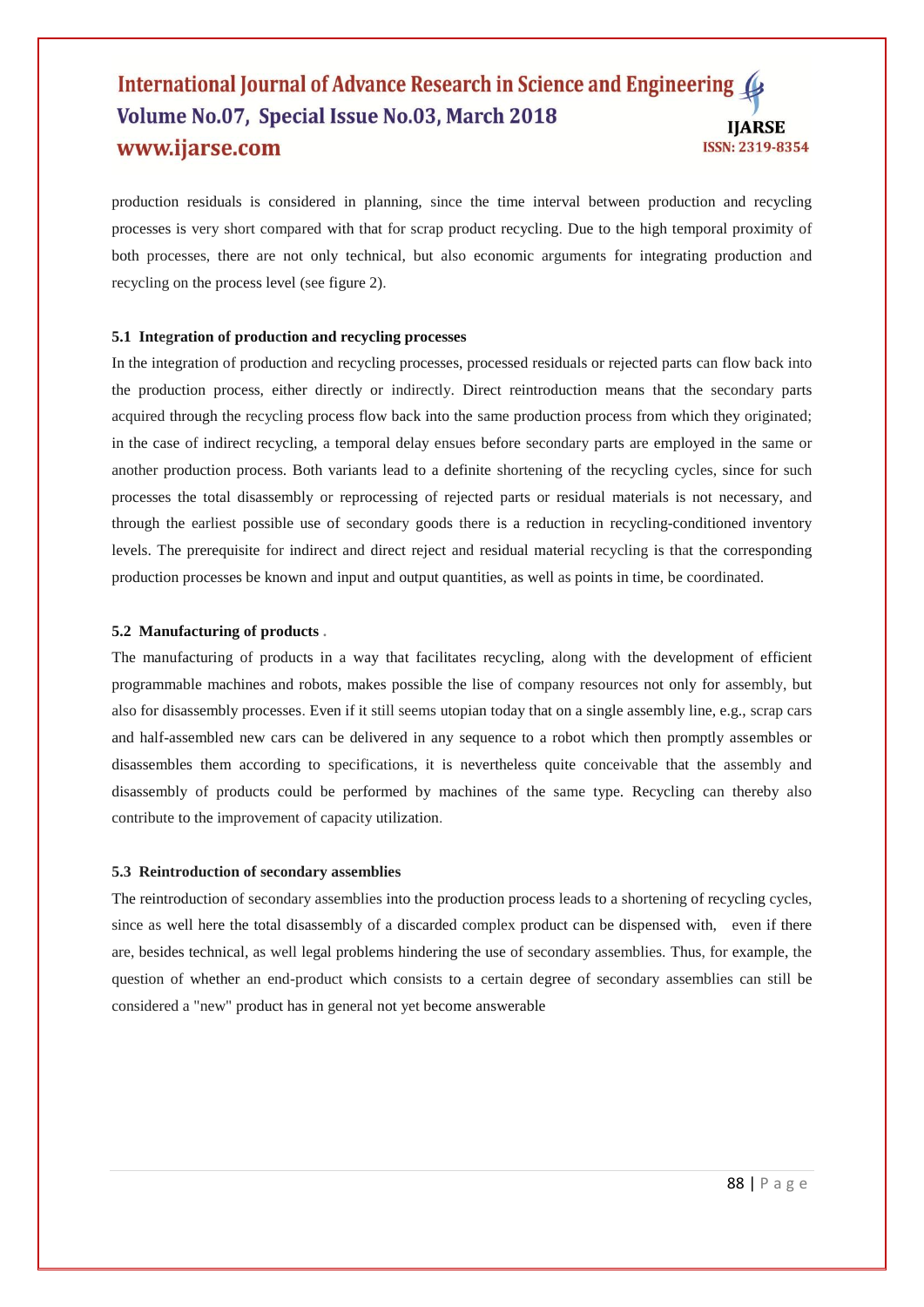

**Fig 2. Recycling process**

To make full use of the above-named advantages, integrated *manufacturing alld recycling planning and control systems (MRPC systems)* have been conceived as an expansion of MPC systems. They must meet the following requirements:

• All planning-relevant residual materials and rejected parts are to be taken into account systematically.

• These data must be used for efficient direct and indirect reintroduction into the production process.

• On the input side, the possibility must be taken into account that material needs could also be satisfied with secondary goods.

To fulfill these requirements, functional expansions and modifications of MPC systems are needed. The first expansion concerns data management. It must in principle include all the functions of a RIS and, in addition, be able to manage disassembly and recycling tasks. In the domain of the material management the expansions concern the following domains:

#### **5.4 Inventory management**

In the case of integrated recycling, the list of reasons for the accumulation of inventories (purchasing, production processes, goods returned by clients, etc.) must be supplemented with information on recycling processes and the inflow of scrap products. Further, special parts (e.g., manufacturing or operating supplies) can, as additions to inventory, create stocks to be recycled.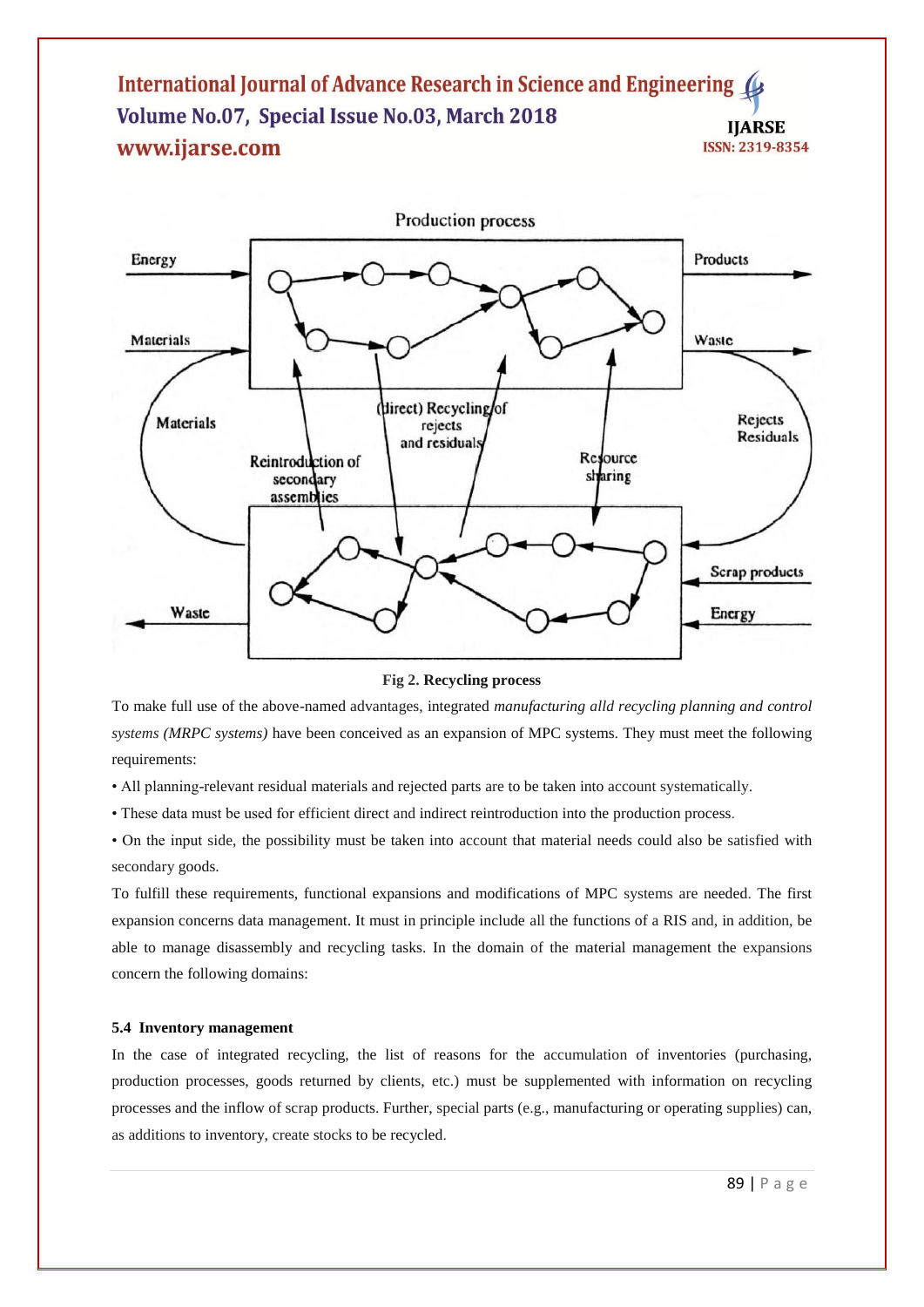For recycling processes, quantity planning is to be carried out in which secondary waste management requirements are determined. Secondary waste management requirements arise through the accumulation of recycling materials from production or recycling processes.

Furthermore, with quantity planning for production the effects of direct recycling are to be taken into account. For this purpose no fundamentally new procedures are needed, since residual materials and rejects can be seen as complementary products. The calculation of gross and net requirements can therefore be achieved by adapting quantity planning procedures complementary production.

#### **5.5 Calculation of waste management requirements**

The calculation of waste management requirements must also be included. Waste management requirements can be differentiated into recycling requirements and disposal requirements. Recycling requirements arise through the accumulation of recyclable materials in production or scrap product recycling. In the case of intra-company recycling, the requirements which are determined become inventory stocks of secondary goods during the following period. In the case of inter-company recycling and wastes, waste management requirements become disposal requirements, because in both cases goods leave the company.

Since the waste management requirements for a residual product can be determined not only in a prognostic, but also deterministic manner, a possible deterministic preplanned waste management requirement must be included in cost calculations. Furthermore, possible

additional requirements must be calculated for unforeseeable events, and possible existing stocks must be taken into account from previous periods. A storage of wastes over one or more periods can, e.g., be reasonable, if a reduction of disposal costs can be expected.

#### **5.6 Scheduling**

Expansion of existing scheduling procedures is necessary in the case of direct recycling, since in this case cyclical material flows occur, and temporal dependencies exist between the production and recycling routines. Up until now no implementations of complete MRPC systems are known. However, standard MPC systems which also support concepts of complementary production can through skillful customization be adapted to the material economy, to the extent that backflows from reject and residual material recycling are taken into account

#### **VI. CONCLUSION**

The approaches and information systems discussed in this paper, aside from that of material flow management, have been positioned on the *operative level.* The realization of these approaches is an important basis for environmental information management. However, environmental information management is defined by management actions in a company with regard to environmental information and its preparation for use in *decision-making processes* through communication. Consequently, an essential further task for the development of EMIS is the preparation and aggregation of environmental data to obtain information on the basis of which